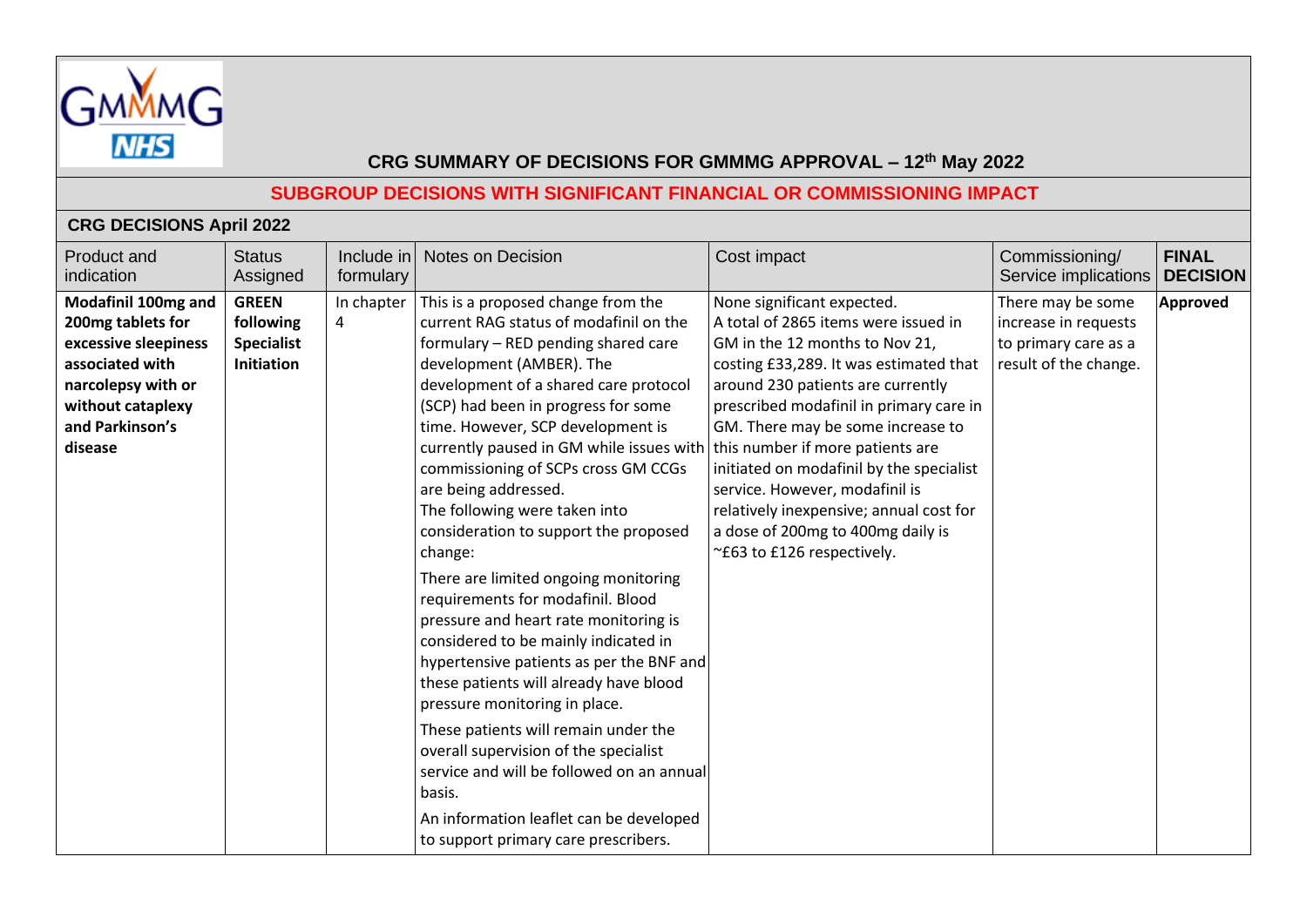|  | It was also considered that the change |  |  |
|--|----------------------------------------|--|--|
|  | would help to increase access to this  |  |  |
|  | treatment for patients.                |  |  |
|  | Comments from the consultation were    |  |  |
|  | considered by the GPs present at the   |  |  |
|  | meeting who believed this medicine is  |  |  |
|  | not suitable for shared care.          |  |  |

|                                                                                                                                                                                                                                                          | SUBGROUP DECISIONS WITHOUT SIGNIFICANT FINANCIAL OR COMMISSIONING IMPACT          |                             |                                                                                                                                                                                                                                                                                                                                                                                                                                                                                                                                                                                                                                                                                                                                                                                                                          |                                                                                                                                                                                                                                                                                                                                                                                                                                                                                     |                                           |                                                                        |  |
|----------------------------------------------------------------------------------------------------------------------------------------------------------------------------------------------------------------------------------------------------------|-----------------------------------------------------------------------------------|-----------------------------|--------------------------------------------------------------------------------------------------------------------------------------------------------------------------------------------------------------------------------------------------------------------------------------------------------------------------------------------------------------------------------------------------------------------------------------------------------------------------------------------------------------------------------------------------------------------------------------------------------------------------------------------------------------------------------------------------------------------------------------------------------------------------------------------------------------------------|-------------------------------------------------------------------------------------------------------------------------------------------------------------------------------------------------------------------------------------------------------------------------------------------------------------------------------------------------------------------------------------------------------------------------------------------------------------------------------------|-------------------------------------------|------------------------------------------------------------------------|--|
|                                                                                                                                                                                                                                                          | <b>CRG DECISIONS April 2022</b>                                                   |                             |                                                                                                                                                                                                                                                                                                                                                                                                                                                                                                                                                                                                                                                                                                                                                                                                                          |                                                                                                                                                                                                                                                                                                                                                                                                                                                                                     |                                           |                                                                        |  |
| Product and<br>indication                                                                                                                                                                                                                                | <b>Status</b><br>Assigned                                                         | Include<br>in.<br>formulary | <b>Notes on Decision</b>                                                                                                                                                                                                                                                                                                                                                                                                                                                                                                                                                                                                                                                                                                                                                                                                 | Cost impact                                                                                                                                                                                                                                                                                                                                                                                                                                                                         | Commissioning/<br>Service<br>implications | <b>FINAL</b><br><b>DECISION</b>                                        |  |
| Dacepton <sup>®</sup><br>(apomorphine):<br>10mg/mL<br>[30mg/3mL]<br>solution for<br>injection and<br>5mg/mL<br>[100mg/20mL]<br>solution for<br>infusion for motor<br>fluctuations ("on-<br>off" phenomena)<br>in patients with<br>Parkinson's<br>disease | <b>AMBER</b><br>(to be added<br>to current<br><b>GMMMG</b><br>apomorphine<br>SCP) | Yes                         | Dacepton <sup>®</sup> is another brand of apomorphine in<br>addition to Apo-go® which is already on the GM<br>formulary as an AMBER drug. However the<br>devices for administration of Dacepton are<br>different to that for Apo-go and are not<br>interchangeable. Dacepton was noted to have a<br>number of advantages including:<br>Longer in-use shelf-life of both the<br>$\bullet$<br>solution for injection and solution for<br>infusion. This will help to minimise<br>waste and offers the potential for cost<br>savings.<br>A simple pump set up process with the<br>pump reservoir filled via an automated<br>process which is helpful for patients<br>with dexterity issues.<br>Mg based flow rate for the pump rather<br>than mL removing the need for<br>calculation of flow rate and associated<br>error. | Overall cost saving<br>Volume for volume, the costs of<br>Dacepton and Apo-go are quite<br>similar:<br>Pens/cartridges: Apo-go vs<br>Dacepton 30mg/3mL solution for<br>injection £123.91 vs £123 for 5<br>pens<br>Solution for infusion: Apo-go<br>50mg/10mL vs Dacepton<br>100mg/20ml £73.11 vs £145 for 5<br>syringes/vials<br>However, the longer in-use shelf-<br>life for Dacepton will result in<br>some cost savings, the magnitude<br>of which is dependent on the<br>dose. | None expected                             | Approved.<br><b>Awaiting</b><br>updated<br>shared<br>care<br>protocol. |  |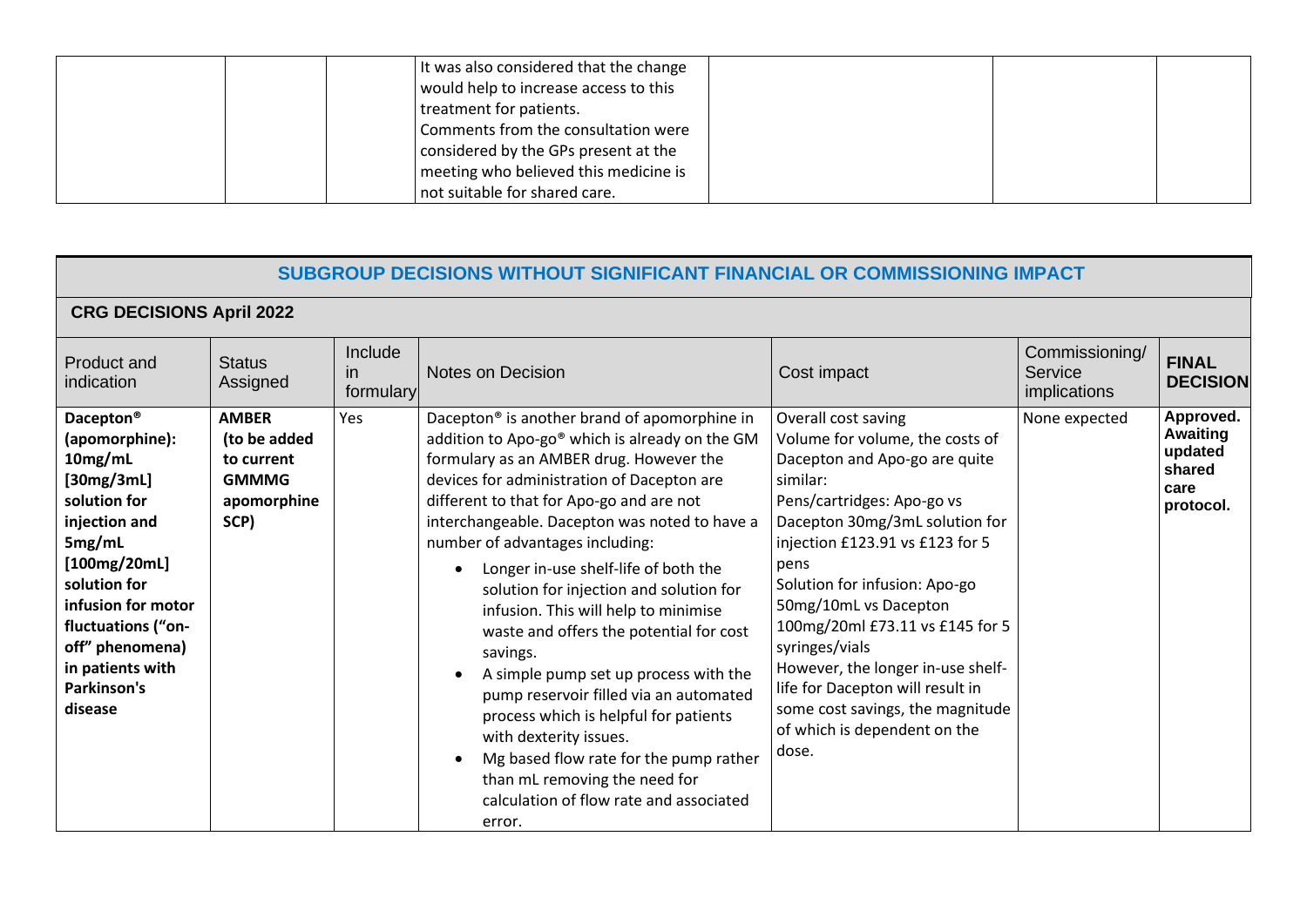|                                                                          |                                                                                                 |                               | Availability of downloadable usage<br>history data that can be used to inform<br>the management of the patient.<br>Both Dacepton and Apo-go are to be included<br>in the formulary to allow continuation of Apo-<br>go in stable patients but Dacepton will be the<br>preferred option for new initiations. The<br>existing GMMMG apomorphine SCP will<br>undergo a technical update to reflect the                                                                                                            |                                                                                                                                                                                                                                                                                                                                                                                                  |                                                                                                                                                                                                                                                                                                                                                                                                     |                 |
|--------------------------------------------------------------------------|-------------------------------------------------------------------------------------------------|-------------------------------|----------------------------------------------------------------------------------------------------------------------------------------------------------------------------------------------------------------------------------------------------------------------------------------------------------------------------------------------------------------------------------------------------------------------------------------------------------------------------------------------------------------|--------------------------------------------------------------------------------------------------------------------------------------------------------------------------------------------------------------------------------------------------------------------------------------------------------------------------------------------------------------------------------------------------|-----------------------------------------------------------------------------------------------------------------------------------------------------------------------------------------------------------------------------------------------------------------------------------------------------------------------------------------------------------------------------------------------------|-----------------|
|                                                                          |                                                                                                 |                               | Dacepton product.                                                                                                                                                                                                                                                                                                                                                                                                                                                                                              |                                                                                                                                                                                                                                                                                                                                                                                                  |                                                                                                                                                                                                                                                                                                                                                                                                     |                 |
| <b>Bempedoic acid</b><br>used as per <b>NICE</b><br><b>TA694</b>         | <b>GREEN</b><br>following<br>specialist<br>advice                                               | In chapter<br>$\overline{2}$  | A request to amend the status from GREEN<br>following specialist initiation to GREEN<br>following specialist advice was approved<br>recognising that while agreed there should be<br>specialist input for appropriate patient<br>selection, there are no reasons to warrant<br>initiation by the specialist specifically.                                                                                                                                                                                      | None                                                                                                                                                                                                                                                                                                                                                                                             | None                                                                                                                                                                                                                                                                                                                                                                                                | <b>Approved</b> |
| TA753:<br>Cenobamate for<br>treating focal onset<br>seizures in epilepsy | <b>GREEN</b><br>following<br>specialist<br>initiation (by<br>a tertiary<br>epilepsy<br>service) | Yes with<br>link to<br>TA753. | Commissioning: ICS/CCG, tariff included<br>Cenobamate is recommended as an option for<br>treating focal onset seizures with or without<br>secondary generalised seizures in adults with<br>drug-resistant epilepsy that has not been<br>adequately controlled with at least 2<br>antiseizure medicines. It is recommended only<br>if it is used as an add-on treatment, after at<br>least 1 other add-on treatment has not<br>controlled seizures, and treatment is started in<br>a tertiary epilepsy service. | No significant resource impact is<br>anticipated<br>NICE do not expect this guidance<br>to have a significant impact on<br>resources; that is, the resource<br>impact of implementing the<br>recommendations in England will<br>be less than £9,000 per 100,000<br>population. This is because<br>cenobamate is a further<br>treatment option, the overall cost<br>of treatment will be similar. | NICE do not think<br>practice will<br>change<br>substantially as a<br>result of this<br>guidance. Short-<br>term clinical<br>evidence shows<br>that cenobamate<br>reduced the<br>number of seizures<br>and also increases<br>how many people<br>stop having any<br>seizures. These<br>benefits may result<br>in capacity benefits<br>from a reduction in<br>administration and<br>management costs. | <b>Approved</b> |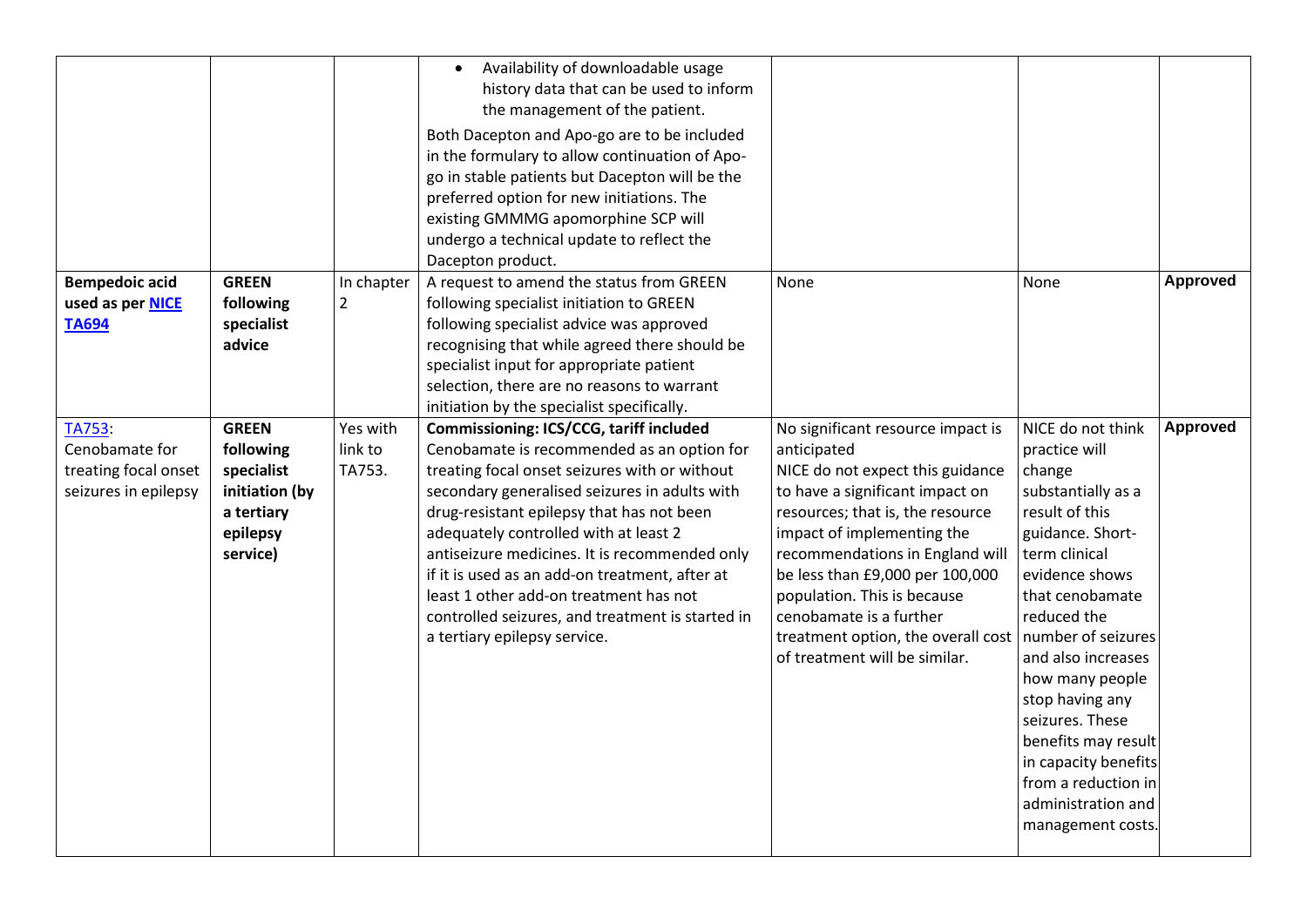| <b>TA758:</b><br>Solriamfetol for<br>treating excessive<br>daytime sleepiness<br>caused by<br>narcolepsy | <b>RED</b>                                  | Yes with<br>link to<br><b>TA758</b> | Commissioner: ICS/CCG, tariff-excluded<br>Solriamfetol is recommended as an option for<br>treating excessive daytime sleepiness in adults<br>with narcolepsy with or without cataplexy. This<br>is only if modafinil and either dexamfetamine or<br>methylphenidate have not worked well enough<br>or are not suitable.                                                                       | NICE do not expect this guidance<br>to have a significant impact on<br>resources; that is, the resource<br>impact of implementing the<br>recommendations in England will<br>be less than approximately<br>£9,000 per 100,000 population.<br>This is because the technology is<br>a further treatment option and<br>the overall cost of treatment will<br>be similar. | <b>TBC</b>                                                                                                                                       | <b>Approved</b>                                                        |
|----------------------------------------------------------------------------------------------------------|---------------------------------------------|-------------------------------------|-----------------------------------------------------------------------------------------------------------------------------------------------------------------------------------------------------------------------------------------------------------------------------------------------------------------------------------------------------------------------------------------------|----------------------------------------------------------------------------------------------------------------------------------------------------------------------------------------------------------------------------------------------------------------------------------------------------------------------------------------------------------------------|--------------------------------------------------------------------------------------------------------------------------------------------------|------------------------------------------------------------------------|
| TA599: Sodium<br>zirconium<br>cyclosilicate for<br>treating<br>hyperkalaemia<br>(update)                 | <b>RAG being</b><br>reviewed,<br><b>TBC</b> | Already<br>on                       | <b>Commissioning: ICS/CCG</b><br>Guidance updated because sodium zirconium<br>cyclosilicate is now available in both primary<br>and secondary care; references to outpatient<br>care removed.                                                                                                                                                                                                 | A local resource impact template<br>is available from NICE as costs<br>may vary in different settings<br>because of negotiated<br>procurement discounts.<br>Prices from BNF:<br>30 x 5g sachets - £213.60<br>$30 \times 10$ g sachets = £427.20                                                                                                                      | There may be an<br>impact for services<br>and patients if a<br>portion of<br>prescribing is<br>transferred from<br>secondary to<br>primary care. | Approved.<br><b>Awaiting</b><br>updated<br>shared<br>care<br>protocol. |
| <b>GMMMG</b> asthma<br>and COPD<br>formulary sections                                                    | Green                                       | Yes in<br>chapter 2                 | Following the update to the GM asthma<br>pathway, the corresponding formulary section<br>has been updated to reflect the changes. A draft<br>of the updated formulary section was approved<br>by CRG. The pathway now has final approval by<br>the DoCs/CFOs and has been uploaded on the<br>website with the updated formulary section                                                       | Cost impact difficult to estimate<br>as communicated to Docs and<br>CFOs. GMMMG to monitor<br>prescribing costs and carbon<br>impact.                                                                                                                                                                                                                                | None                                                                                                                                             | <b>Approved</b>                                                        |
| Sotrovimab for<br>COVID-19 as per<br><b>NG191</b>                                                        | <b>RED</b>                                  | Yes                                 | <b>Commissioning: NHSE</b><br>New recommendation: Offer a neutralising<br>monoclonal antibody (sotrovimab, or<br>combination casirivimab plus imdevimab) for<br>people aged 12 and over with COVID-19 who:<br>are not in hospital, and<br>$\bullet$<br>are thought to be at high risk of progression<br>$\bullet$<br>to severe COVID-19, as per NHSE interim<br>clinical commissioning policy | N/A                                                                                                                                                                                                                                                                                                                                                                  | N/A                                                                                                                                              | <b>Approved</b>                                                        |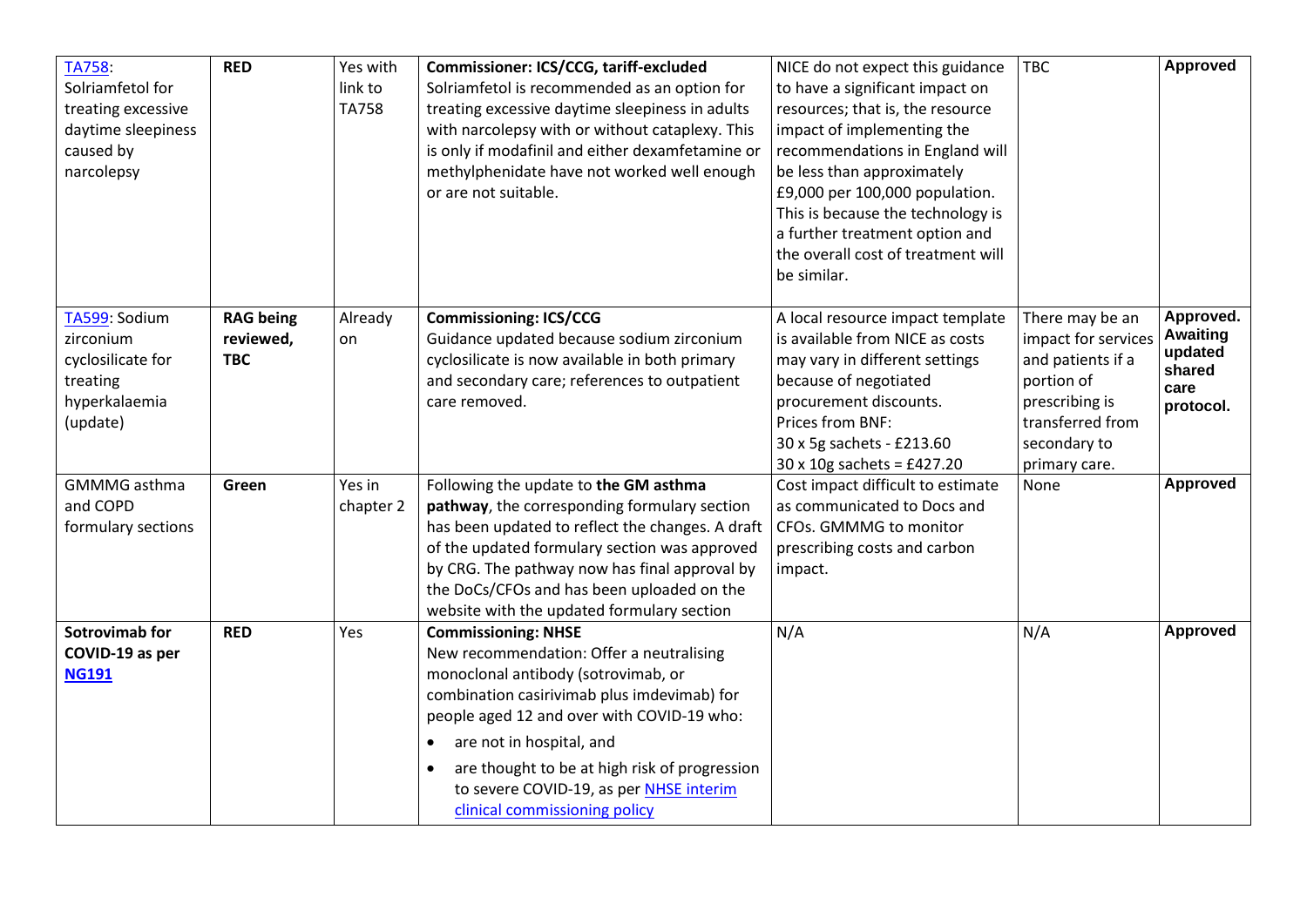| TA749: Liraglutide                                                                    | Add to                                                                                   | No                            | Be aware that the choice of neutralising<br>monoclonal antibody may depend on<br>availability as well as contextual factors<br>Casirivimab/imdevimab already on formulary<br>as a RED drug.<br><b>Commissioning: NHSE</b>                                                                                                                                                                                                                                                                                                                                                                                                                                                                                                                                                                                                                                                                            | N/A | N/A | <b>Approved</b> |
|---------------------------------------------------------------------------------------|------------------------------------------------------------------------------------------|-------------------------------|------------------------------------------------------------------------------------------------------------------------------------------------------------------------------------------------------------------------------------------------------------------------------------------------------------------------------------------------------------------------------------------------------------------------------------------------------------------------------------------------------------------------------------------------------------------------------------------------------------------------------------------------------------------------------------------------------------------------------------------------------------------------------------------------------------------------------------------------------------------------------------------------------|-----|-----|-----------------|
| for managing<br>obesity in people<br>aged 12 to 17 years<br>(terminated<br>appraisal) | paediatric<br><b>DNP list for</b><br><b>this</b><br>indication<br>with link to<br>TA749. |                               | NICE is unable to make a recommendation<br>about the use in the NHS of liraglutide for<br>managing obesity in people aged 12 to 17<br>years. This is because Novo Nordisk does not<br>intend to provide an evidence submission for<br>the appraisal. Novo Nordisk considers that<br>there is not enough evidence to provide an<br>evidence submission for this appraisal.                                                                                                                                                                                                                                                                                                                                                                                                                                                                                                                            |     |     |                 |
| TA751: Dupilumab<br>for treating severe<br>asthma with type 2<br>inflammation         | <b>RED</b>                                                                               | Yes with<br>link to<br>TA751. | <b>Commissioning: NHSE, tariff excluded</b><br>Dupilumab as add-on maintenance therapy is<br>recommended as an option for treating severe<br>asthma with type 2 inflammation that is<br>inadequately controlled in people 12 years and<br>over, despite maintenance therapy with high-<br>dose inhaled corticosteroids and another<br>maintenance treatment, only if:<br>the dosage used is 400 mg initially and<br>then 200 mg subcutaneously every<br>other week<br>the person has agreed to and follows an<br>optimised standard treatment plan<br>the person has a blood eosinophil count<br>of 150 cells per microlitre or more and<br>fractional exhaled nitric oxide of 25<br>parts per billion or more, and has had at<br>least 4 or more exacerbations in the<br>previous 12 months<br>the person is not eligible for<br>mepolizumab, reslizumab or<br>benralizumab, or has asthma that has | N/A | N/A | <b>Approved</b> |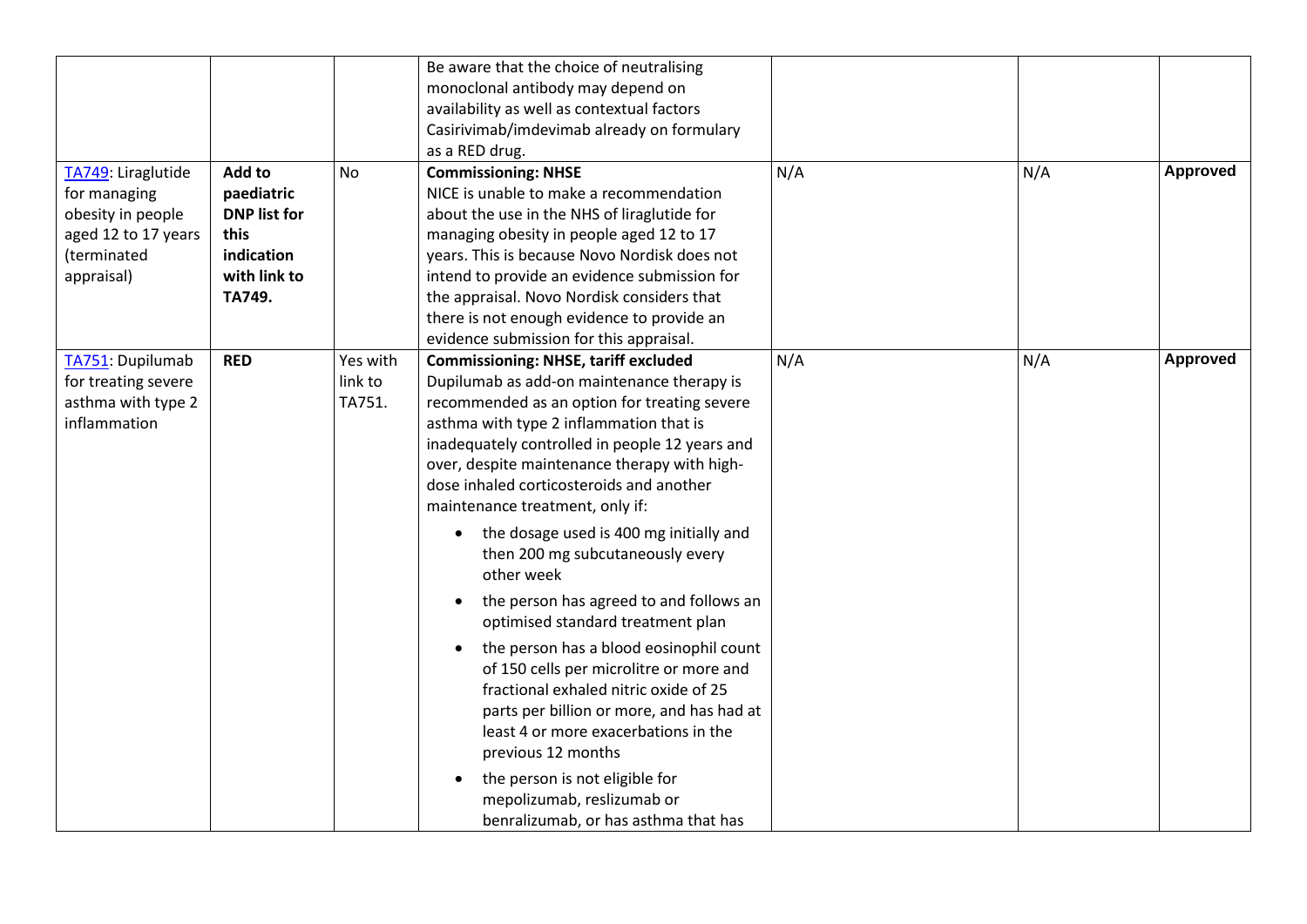|                                                                                                         |                                                  |                                                      | not responded adequately to these<br>biological therapies<br>the company provides dupilumab<br>according to the commercial<br>arrangement.<br>Stop dupilumab if the rate of severe asthma<br>exacerbations has not been reduced by at least                                                                                                                                                                                                                     |     |     |                 |
|---------------------------------------------------------------------------------------------------------|--------------------------------------------------|------------------------------------------------------|-----------------------------------------------------------------------------------------------------------------------------------------------------------------------------------------------------------------------------------------------------------------------------------------------------------------------------------------------------------------------------------------------------------------------------------------------------------------|-----|-----|-----------------|
| TA752: Belimumab<br>for treating active<br>autoantibody-<br>positive systemic<br>lupus<br>erythematosus | <b>RED</b>                                       | Already<br>on;<br>replace<br>TA397<br>with<br>TA752. | a 50% after 12 months.<br><b>Commissioning: NHSE, tariff excluded</b><br>Belimumab is recommended as an option as<br>add-on treatment for active autoantibody-<br>positive systemic lupus erythematosus in people<br>with high disease activity despite standard<br>treatment, only if:<br>high disease activity is defined as at<br>$\bullet$<br>least 1 serological biomarker (positive<br>anti-double-stranded DNA or low<br>complement) and a SELENA-SLEDAI | N/A | N/A | Approved        |
|                                                                                                         |                                                  |                                                      | score of greater than or equal to 10<br>treatment is continued beyond 24<br>weeks only if the SELENA-SLEDAI score<br>has improved by 4 points or more<br>the company provides belimumab<br>according to the commercial<br>arrangement.<br>This guidance updates and replaces TA397.                                                                                                                                                                             |     |     |                 |
| TA755: Risdiplam<br>for treating spinal<br>muscular atrophy                                             | <b>RED</b>                                       | Yes with<br>link to<br>TA755.                        | <b>Commissioning: NHSE, tariff excluded</b><br>Risdiplam is recommended as an option for<br>treating 5q spinal muscular atrophy (SMA) in<br>people 2 months and older with a clinical<br>diagnosis of SMA types 1, 2 or 3 or with pre-<br>symptomatic SMA and 1 to 4 SMN2 copies. It is<br>recommended only if the conditions of the<br>managed access agreement are followed.                                                                                  | N/A | N/A | <b>Approved</b> |
| TA759:<br>Fostamatinib for<br>treating refractory                                                       | <b>Add to DNP</b><br>list, with link<br>to TA759 | No                                                   | <b>Commissioner: NHSE</b>                                                                                                                                                                                                                                                                                                                                                                                                                                       | N/A | N/A | <b>Approved</b> |